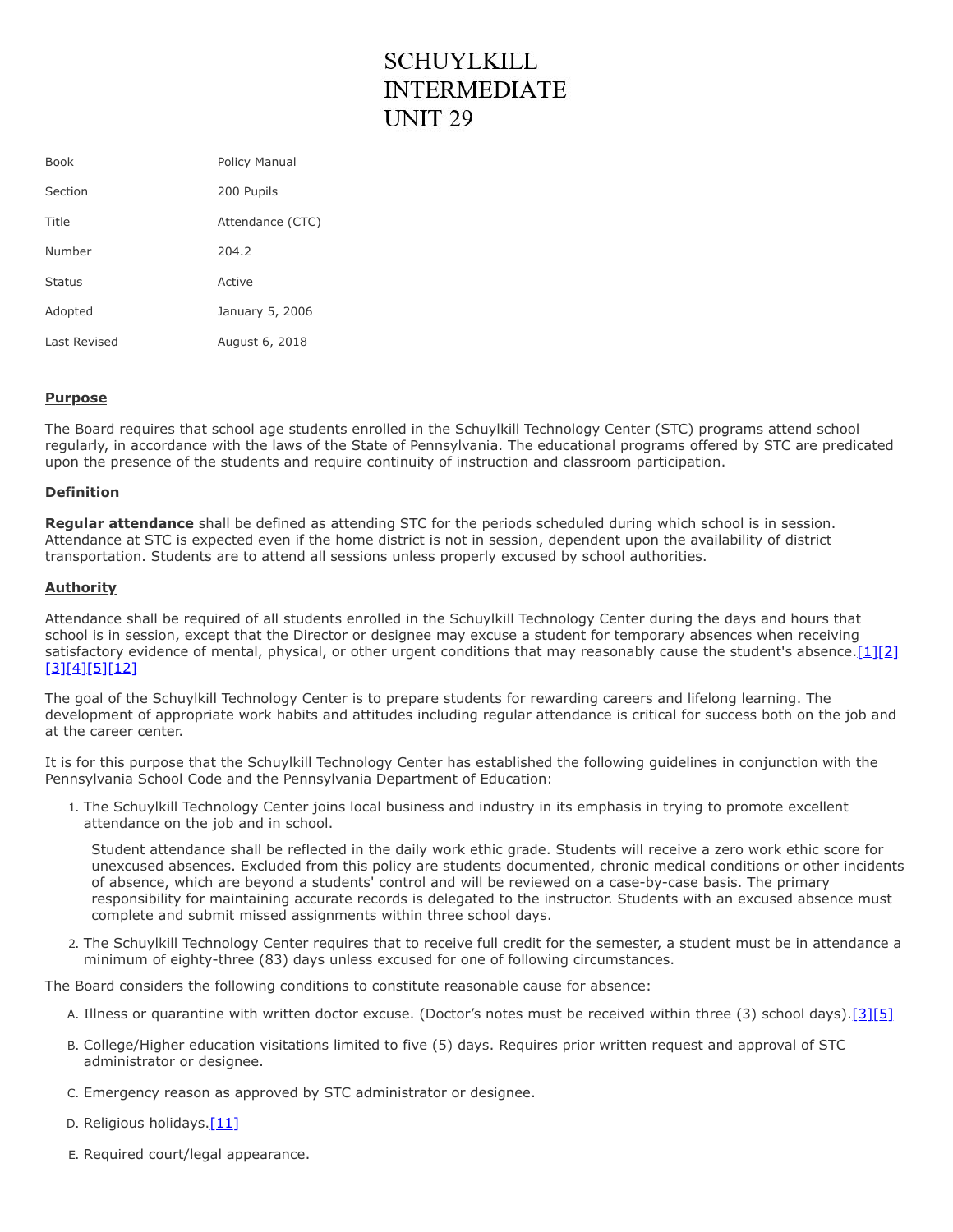F. Educational Field Trip/Family Vacation- pre approved by STC.[\[3\]](http://www.legis.state.pa.us/cfdocs/legis/LI/uconsCheck.cfm?txtType=HTM&yr=1949&sessInd=0&smthLwInd=0&act=14&chpt=13&sctn=29&subsctn=0)[\[7\]](http://www.pacode.com/secure/data/022/chapter11/s11.26.html)

Administration or designee and the LEA home district. Students must submit the Excused Absence Request Form with a copy of the LEA home district approval prior to the trip/vacation.

Absences will be recorded as unexcused based on, but not limited to, the following list of reasons:

A. Oversleeping.

B. Car Trouble.

C. Illness absences of more than three (3) consecutive days without documented doctor excuse.

D. Unauthorized vacations/trips.

- E. Missing the bus.
- F. Failure to provide an absence excuse consistent with STC procedure.

All absences shall be treated as unexcused until the STC receives a written excuse explaining the absence, to be submitted within three (3) days of the absence.

Absences in excess of three (3) consecutive days require a doctor's excuse. If an absence is deemed unlawful for the student, the student will be ineligible to receive credit for coursework missed during the unlawful absence.

Attendance need not always be within the facilities. A student will be considered in attendance if present at any place where a program is in session by authority of the Board or at the place where the student is receiving approved tutorial instruction or health care or the place where the student is engaged in an approved and properly supervised work-study or career education program or at home when the student is receiving approved homebound instruction.[\[2\]](http://www.legis.state.pa.us/cfdocs/legis/LI/uconsCheck.cfm?txtType=HTM&yr=1949&sessInd=0&smthLwInd=0&act=14&chpt=13&sctn=27&subsctn=0)[\[4\]](http://www.pacode.com/secure/data/022/chapter11/s11.23.html)[\[8\]\[](http://www.pacode.com/secure/data/022/chapter11/s11.28.html)9][10][\[13\]](http://www.pacode.com/secure/data/022/chapter11/s11.8.html)

All absences occasioned by observance of the student's religion on a day approved by the Board or member district as a religious holiday shall be excused. A penalty shall not be attached to an absence for a religious holiday.[\[11\]](http://www.pacode.com/secure/data/022/chapter11/s11.21.html)

The STC shall notify the school district and parent/guardian of any attendance problems requiring district action and shall maintain attendance records for use by the district for enforcing compulsory attendance.[\[6\]](http://www.pacode.com/secure/data/022/chapter11/s11.41.html)[\[14\]](http://www.legis.state.pa.us/cfdocs/legis/LI/uconsCheck.cfm?txtType=HTM&yr=1949&sessInd=0&smthLwInd=0&act=14&chpt=13&sctn=32&subsctn=0)

The member school district shall be responsible for enforcing the compulsory attendance laws[.\[14\]](http://www.legis.state.pa.us/cfdocs/legis/LI/uconsCheck.cfm?txtType=HTM&yr=1949&sessInd=0&smthLwInd=0&act=14&chpt=13&sctn=32&subsctn=0)[\[15\]](http://www.legis.state.pa.us/cfdocs/legis/LI/uconsCheck.cfm?txtType=HTM&yr=1949&sessInd=0&smthLwInd=0&act=14&chpt=13&sctn=26&subsctn=0)[\[16\]](http://www.legis.state.pa.us/cfdocs/legis/LI/uconsCheck.cfm?txtType=HTM&yr=1949&sessInd=0&smthLwInd=0&act=14&chpt=13&sctn=33&subsctn=0)[\[17\]](http://www.legis.state.pa.us/cfdocs/legis/LI/uconsCheck.cfm?txtType=HTM&yr=1949&sessInd=0&smthLwInd=0&act=14&chpt=13&sctn=33&subsctn=1)

Students terminated from STC due to an attendance policy violation, may petition the STC Administrator or designee for readmission to the school. Students are required to provide a detailed explanation of the circumstances in writing with supporting documentation to the STC Administrator or designee. Petitions must be submitted in writing within seven (7) days of the last day of school.